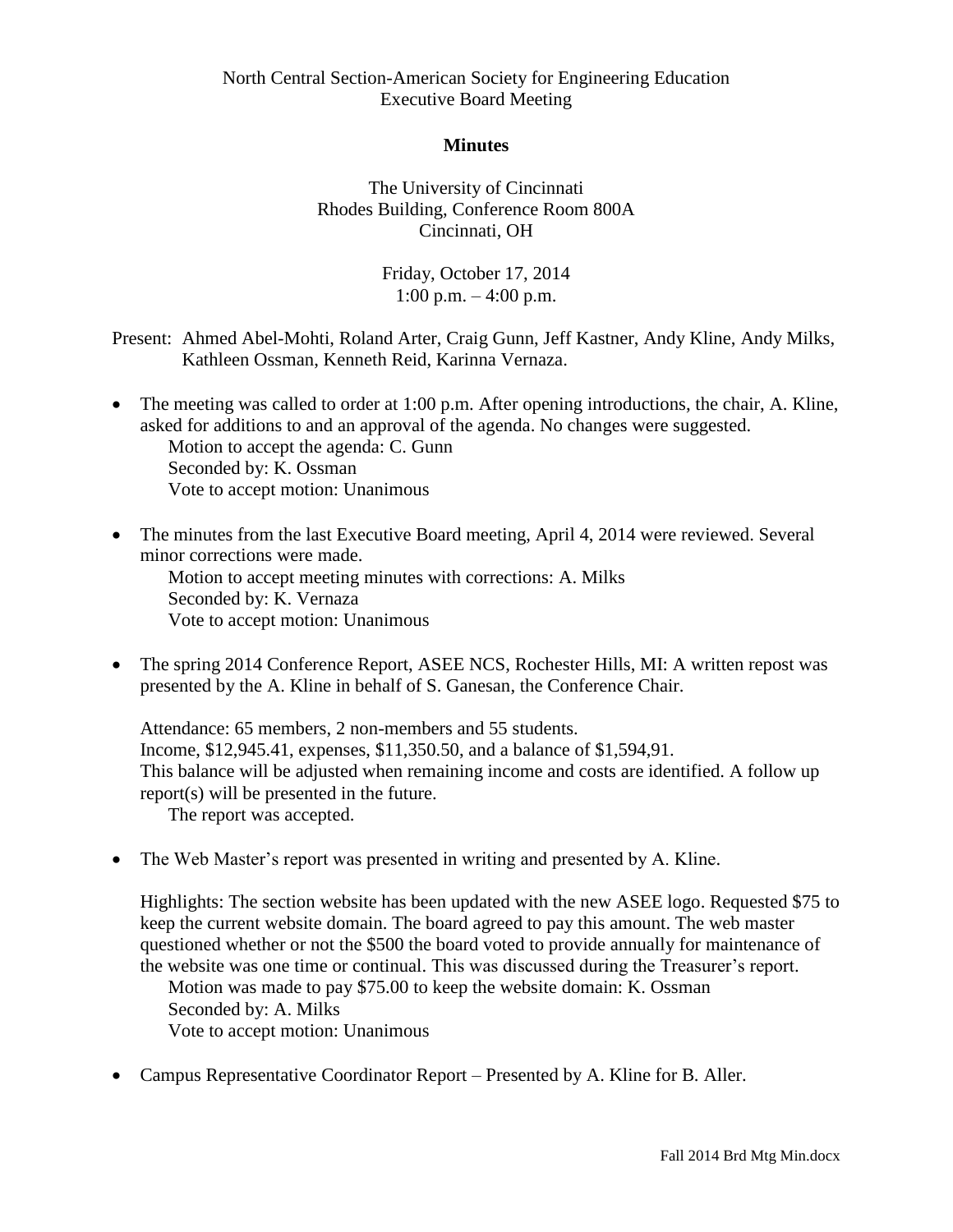Requests for campus representative reports were sent. No replies yet. The report was accepted.

- The Spring 2015 Conference Report, presented by K. Ossman, Conference Chair The 2015 ASEE NCS will be held on April 17-18, 2015, and hosted by the University of Cincinnati, Cincinnati, Ohio.
	- o Friday's reception will be held in the Engineering Learning Center, 800 level of the Rhodes Building.
	- o K. Ossman presented an estimated budget.
	- o Everyone discussed the conference schedule.
	- o Conference website scheduled to start up on October 16, 2014.
	- o A Faculty Emeritus conference rate: do not implement this year (table it), but consider it in future.
	- o Abstract and paper submissions will be processed with Easy Chair.
	- o Hotels: King's Gate (main hotel) and Conference Center Marriott. The report was accepted
- The Treasurer's Report was presented by the Treasurer, A. Milks. He commented that corrections were made to correct a spreadsheet mistake made earlier. The corrected values are as shown. Summary:

4/7/14 Operating account balance: \$550.00. 6/11/14 Allocation: \$550.00 4/4/14 Operating account balance: \$0.00.

4/7/14 BASS account balance: \$8,131.08. Total BASS account disbursements: \$2,749.99.

Total BASS account revenue: \$984.00.

10/17/14 BASS account Balance: \$6,365.09 (does not include funds from last conference).

Last report, corrected.

11/8/13 Operating account balance: \$0.00. 1/1/14 Allocation: \$550.00

4/4/14 Operating account balance: \$550.00.

11/8/13 BASS account balance: \$10,654.04.

Total BASS account disbursements: \$2,632.13.

Total BASS account revenue: \$109.17.

10/16/14 BASS account Balance: \$8,131.08

 $\sqrt{K}$ . Yelamarthi called in about 3:00 pm. The board discussed the amount to be offered to the web master to cover expenses and efforts related to maintaining the ASEE NCS website.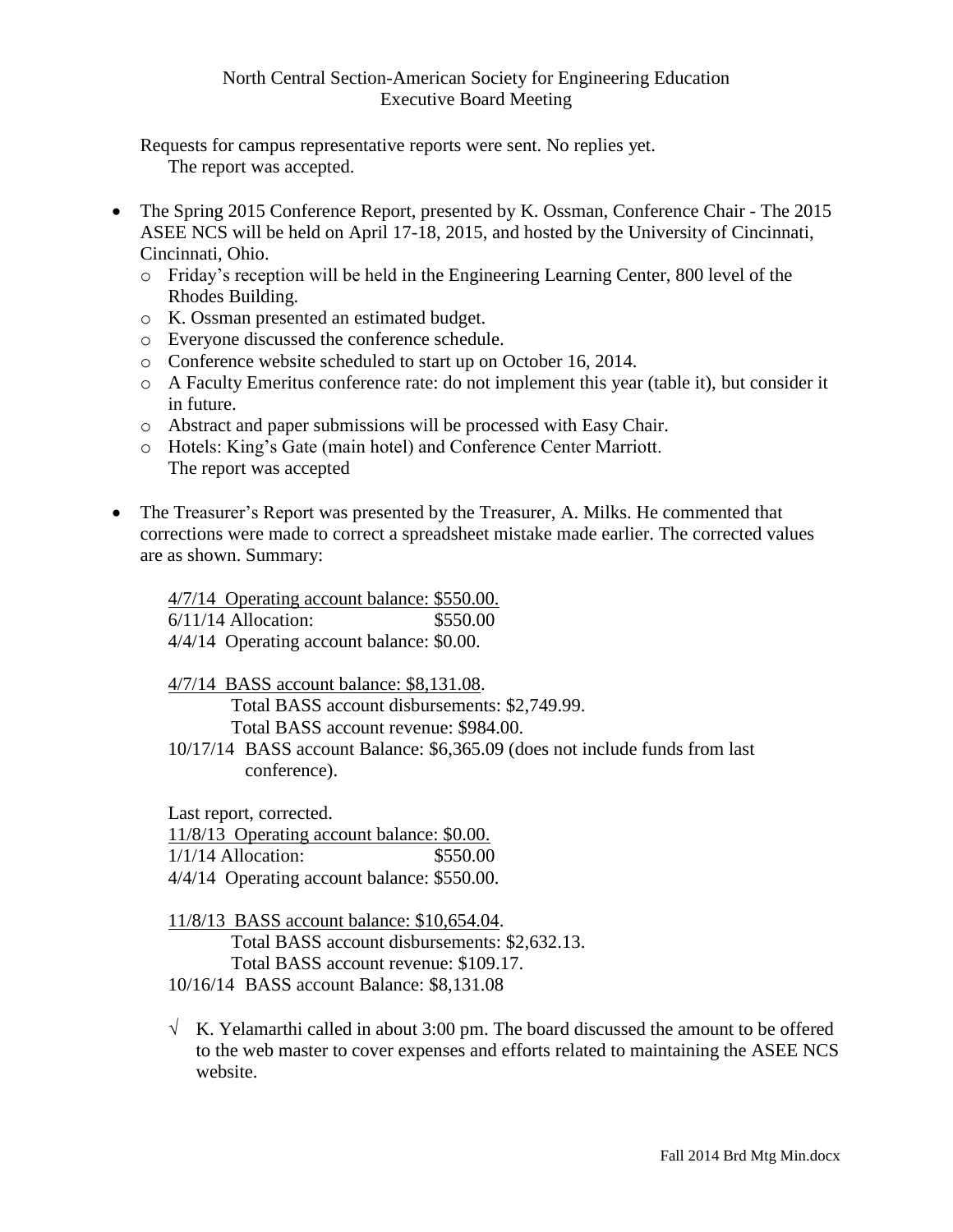- o Motion: The web master should be allocated \$250.00 for expenses and travel per year, if the web master chooses to receive it: K. Vernaza Seconded by: C. Gunn Vote to accept motion: Unanimous
- o Motion to spend up to \$100 (\$75 now) to maintain ASEE NCS website domain: K. Vernaza Seconded by: A. Abel-Mohti Vote to accept motion: Unanimous
- $\sqrt{\phantom{a}}$  D. Budny needs to send remaining ASEE NCS flash drives to K. Ossman for the 2015 spring conference. (A note for the 2015 conference.)
- $\sqrt{B}$ . Bernal's invoice for services, copying data to flash drives and converting all conference papers to PDF format, rendered. Payment was tabled until more information could be determined about the expense and guidelines that apply to paying it.

Motion to accept the Treasurer's report as presented: C. Gunn Seconded: J. Kastner Vote to accept motion: Unanimous.

• Best paper competition report was presented by A. Abel-Mohti. The same process as last year will be followed. The categories will be Best Paper (faculty), Student Best Paper, Best Poster (students). General discussion followed.

The report was accepted.

- K. Yelamarthi, Vice Chair's report No report.
- Past Chair's report, C. Gunn: The upcoming elections will be for a new vice-chair, two new unit directors and a person to complete K. Reid's vacated unit director position. There was no feedback about ASEE NCS's bylaws and constitution. Standard guidelines for conferences should be developed per R. Gustafson's (past conference chair) suggestion. The report was accepted.
- Zone II Chair Report B. Bernal sent a written report.

Plans to have a Zone II conference in the spring of 2017 in Puerto Rico. She asked that we decide if we would support the conference with attendance, etc.

Motion to support the Zone II conference in 2017: K. Ossman. Seconded: C. Gunn Vote to accept motion: *None, with one abstention*.

The concerns were time, cost and other ASEE activities occurring in the same time frame.

 Chair's Report, A. Kline – Passed out copies of the bylaws and constitution. Discussion on changing from "Unit Directors" to "Directors," and on making Directors who have served a term as eligible candidates for section Chair in order to broaden pool of candidates. C. Gunn to compile recommended changes and review with Executive Board by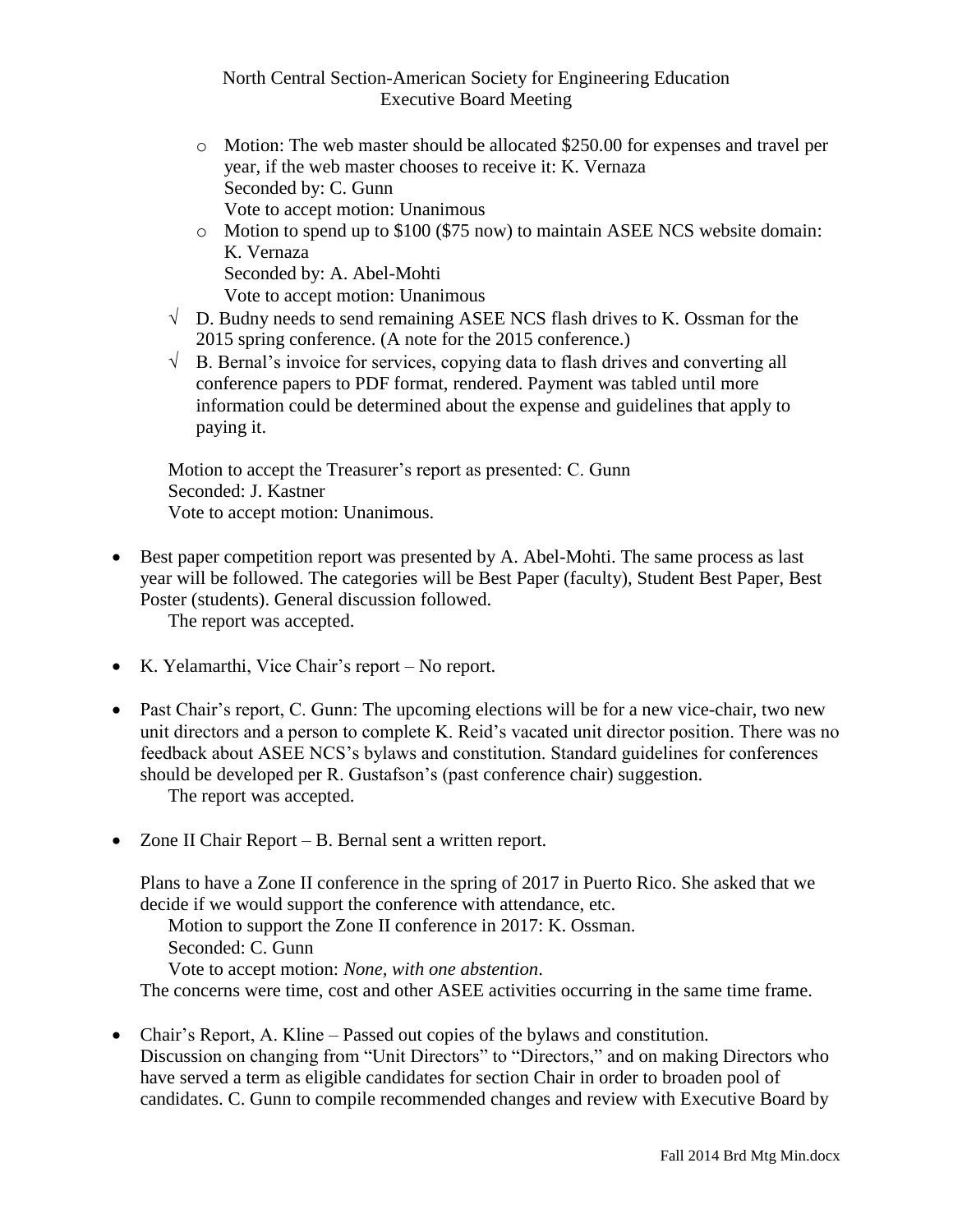e-mail. A. Kline to send to section members at least 30 days before April 2015 conference for their review. Vote by section membership to accept or not to accept will occur at April 2015 conference. Approval then needed from ASEE National office before implementing.

Motion to accept the Chair's Report: A. Milks. Seconded: K. Vernaza.

Vote to accept motion: Unanimous.

- Spring 2016 Conference K. Yelamarthi has volunteered to host it at Central Michigan University. No one disagreed. (*Note:* K. Yelamarthi is the 2016 conference chair, and the 2016 NCS conference will be held at Central Michigan University [see Appendix].)
- Newsletter Editor Report, R. Arter The fall 2014 newsletter is forthcoming. It will cover the 2014 NCS conference and promote the upcoming 2015 NCS conference to be held in Cincinnati. R. Arter agreed to check on setting up ASEE NCS Dropbox. (*Note*: Since this meeting a Dropbox folder, "ASEE NCS" has been set up, but I do not know who did it.)

The report was accepted.

- Old Business and/or New Business Continuing allocations (see Treasurer's report section above) were reviewed to ensure that they were the agreed upon values.
- Good of the Order None.
- Adjournment Motion to adjourn: C. Gunn. Seconded: K. Vernaza. Vote to accept motion: Unanimous.

Meeting adjourned at 4:10 pm, 10/17/14.

Respectfully submitted,

Weard K. hit

Roland Arter **Secretary**